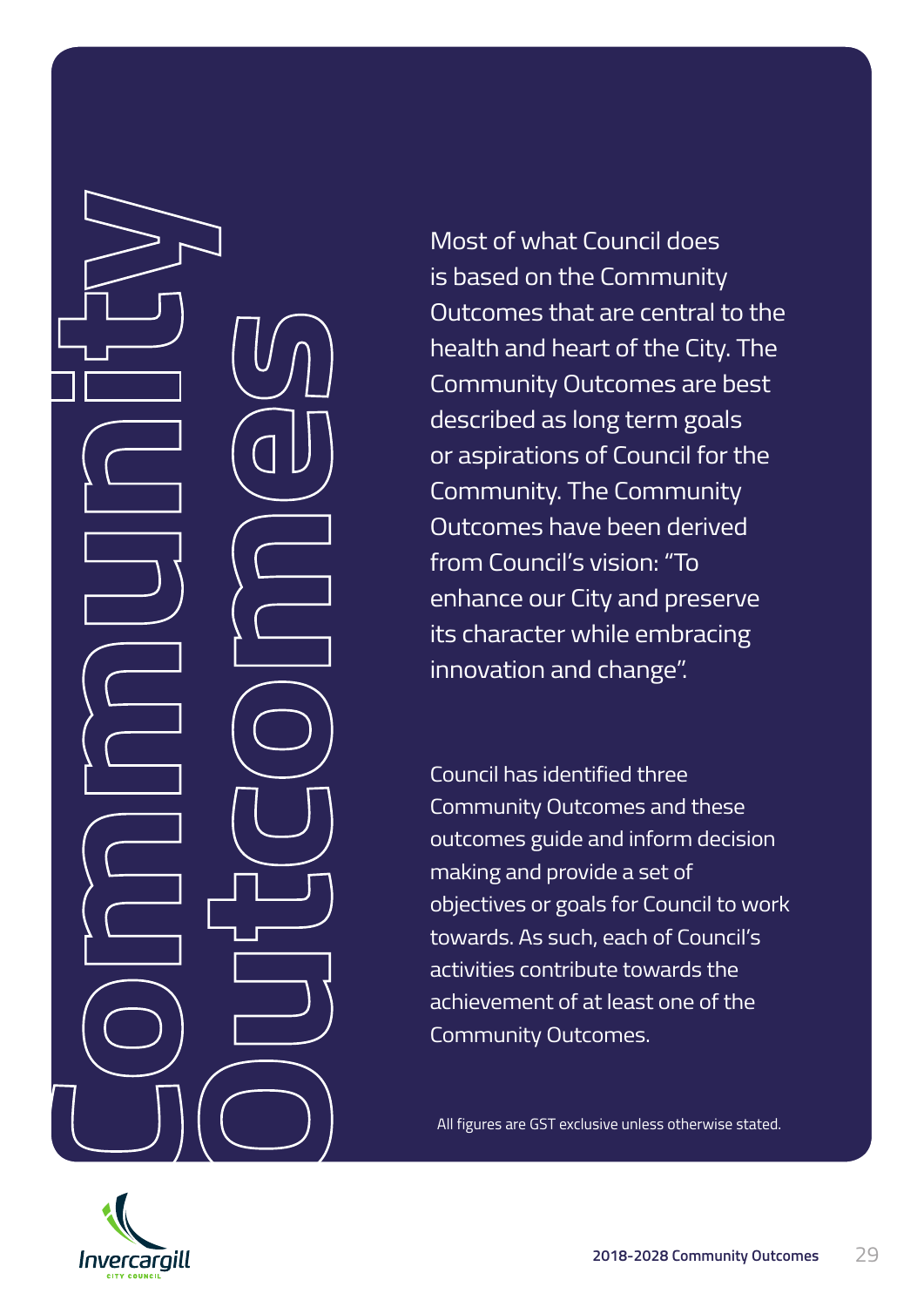# **Monitoring of Community Outcomes**

It is important that the Community can see what progress is being made towards the realisation of these Community Outcomes.

Depending on your perspective and circumstances, all, or some of the three Community Outcomes, may have been substantially realised, or we may have a long way to go. Each outcome has a list of ways in which we will know success and progress towards these will be monitored to ensure we are moving in the right direction.

The information needed to monitor progress towards these outcomes comes from many official sources.

Both Local Government and Central Government sources will be utilised. Effective monitoring provides Council and the Community with good information for decision making.

The following tables display the three Community Outcomes and how we will determine success in achieving the outcomes.

# **The Community Outcomes are:**

### **Enhance our City**

**We will know success when:**

- **•** Invercargill's population is over 1.2% of the New Zealand total population.
- **•** New residents feel welcomed and embraced by Invercargill culture.
- **•** Healthy and active residents utilise space, including green space, throughout the City.
- **•** Invercargill's economy continues to grow and diversify.
- **•** Invercargill's business areas are bustling with people, activities and culture.

#### **Preserve its Character**

**We will know success when:**

- **•** Invercargill is celebrated for preserving its heritage character.
- **•** Ease of access throughout the City is maintained.
- **•** Our natural and existing points of difference are celebrated.
- **•** The building blocks, including water, sanitation and roading, for a safe, friendly city is provided for all members of the community.
- **•** Strong, collaborative leadership of the City is demonstrated.

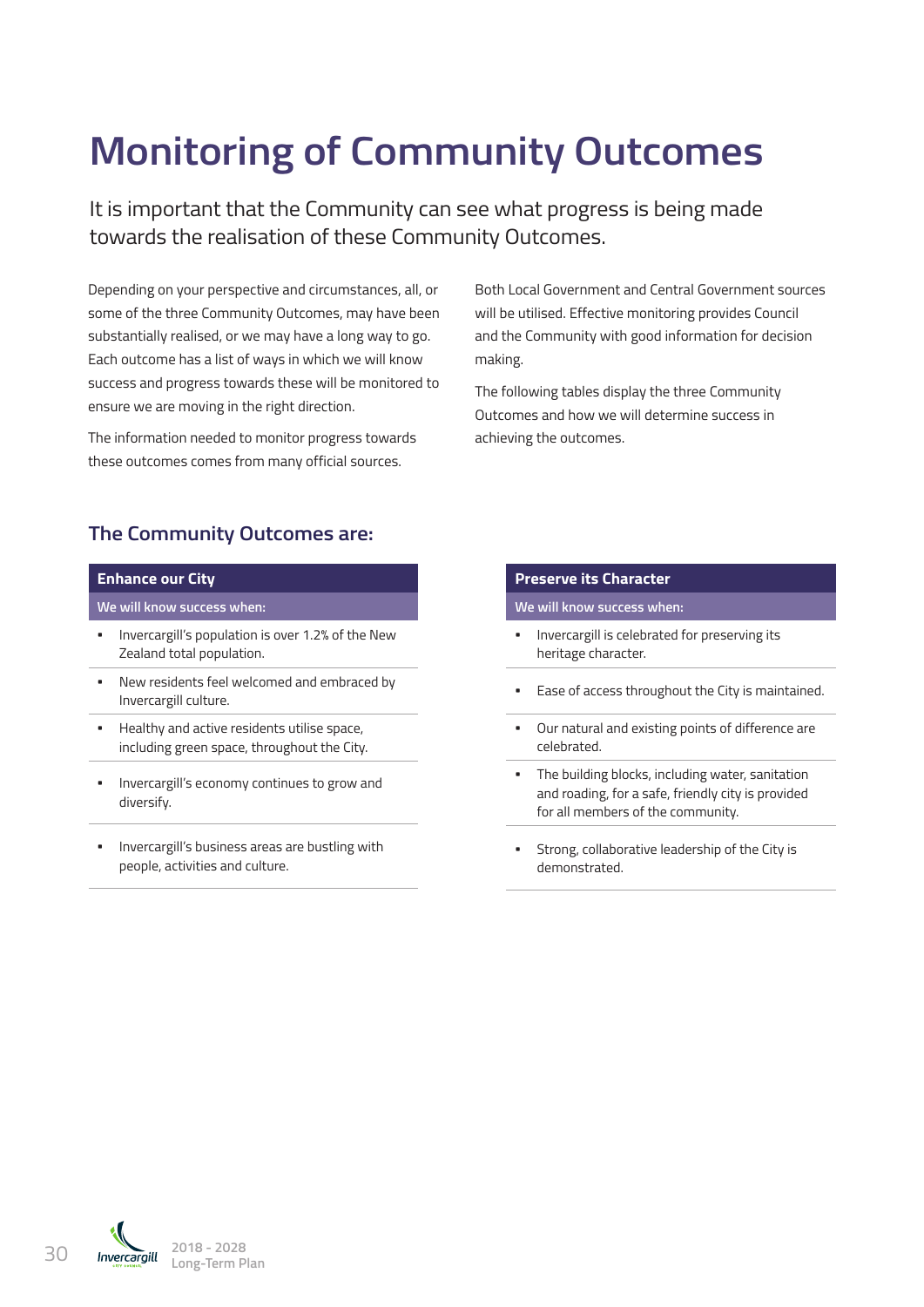

## **Embrace Innovation and Change**

## **We will know success when:**

- **•** Invercargill's culture is embraced through Community projects.
- **•** The development of future industry is encouraged.
- **•** Technology is utilised in both existing and new City services.
- **•** Residents of, as well as visitors to, Invercargill give positive feedback and have great experiences.
- **•** Invercargill has the 'wow factor' with the right facilities and events to enjoy.